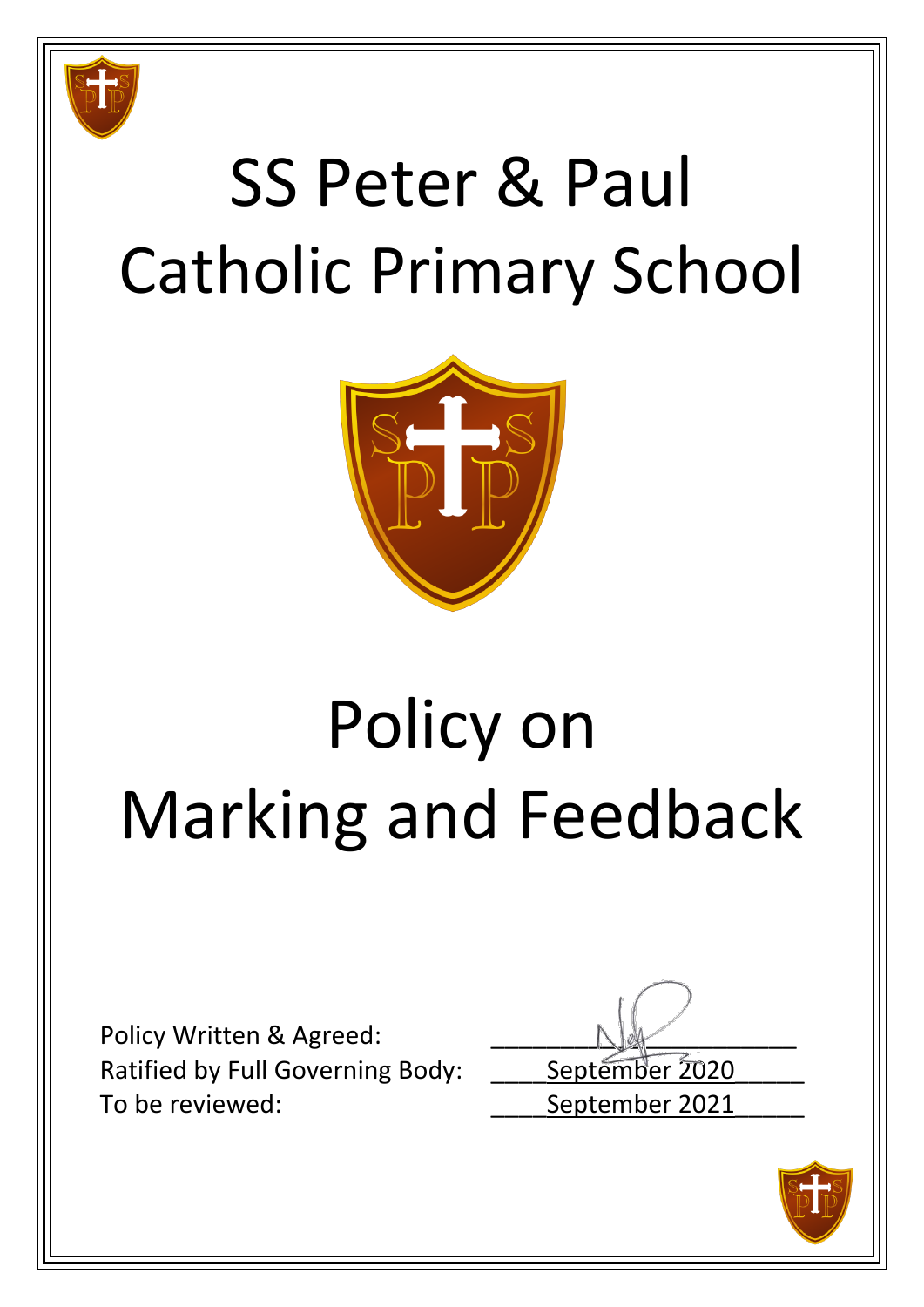## **SS Peter & Paul Whole School Policy on Marking and Feedback**

This marking and feedback policy:-

- reflects the consensus of opinion of the whole staff;
- was discussed, written and agreed by the whole staff;
- has been approved by the Governing body.

The implementation and ownership of this policy is the responsibility of the whole staff.

The overall accountability and effectiveness of the policy will be the responsibility of the Assessment Co-ordinator and Senior Leadership Team.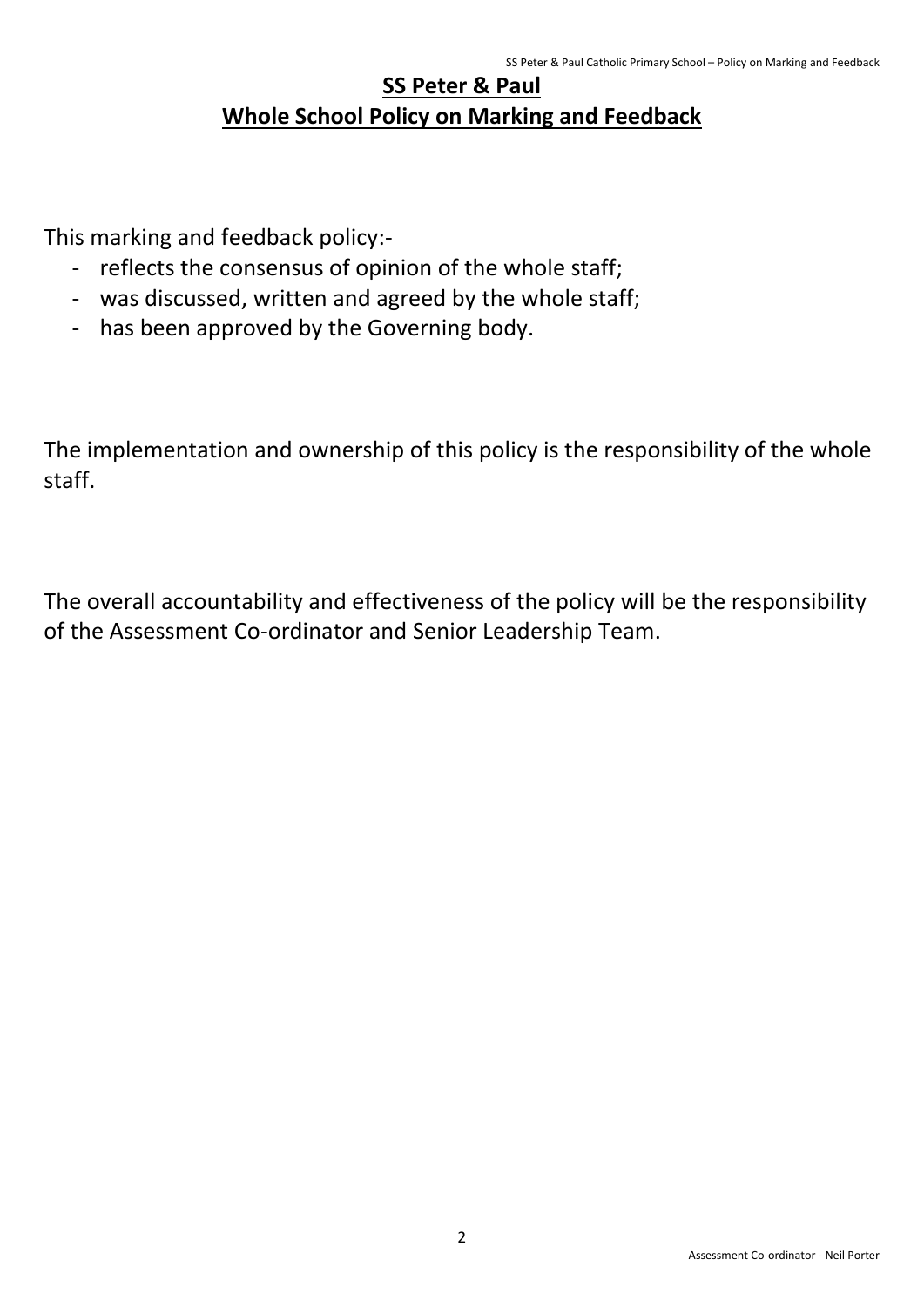At SS Peter & Paul Catholic Primary School we take a professional approach to the tasks of marking pupils work and giving feedback on it. There will be some variation in the form of written feedback given, taking into account the age of the children. However, we agree that all children are entitled to regular and appropriate feedback on their learning; therefore all teachers will mark and give feedback as an essential part of the assessment process.

As a Catholic school, we believe all are created in the image and likeness of God and should be treated as equals in the eyes of God.

#### **1.1 – Aims of our Marking & Feedback**

At SS Peter & Paul, we mark children's work and give feedback in order to:

- show that we value their work and encourage them to do the same
- give children a clear understanding of where they are in their learning
- give specific information related to the learning objective and/or their individual targets
- raise self-esteem through the use of praise and encouragement
- provide information on ways the work could be improved and/or next steps in their learning
- promote self-assessment where children recognise and reflect upon their difficulties
- gauge understanding and identify misconceptions that will inform our future planning

#### **2.1 – Features of effective Marking & Feedback**

The process of marking and offering feedback should be a positive one for both pupil and teacher. In order for the process to be effective and beneficial to both pupils and teachers, it must:

- be simple and easily understood
- be accessible to the age and stage of the child
- be focused on the learning objective and/or the pupils individual targets
- affirm what pupils are doing right by highlighting successes
- stimulate the correction of errors or improvement of a piece of work
- inform pupils' of their next steps
- provide opportunities for pupils to think things through for themselves
- offer pupils the opportunity to respond; engaging the child in their own learning

#### **3.1 – Different types of Marking & Feedback**

Where possible, marking and feedback should involve the child directly. It can be given in the form of:

- oral, immediate feedback (during the lesson)
- pupil self & peer assessment against clear learning objectives and/or success criteria (throughout and/or at end of lesson)
- written feedback (completed before the next lesson in that subject)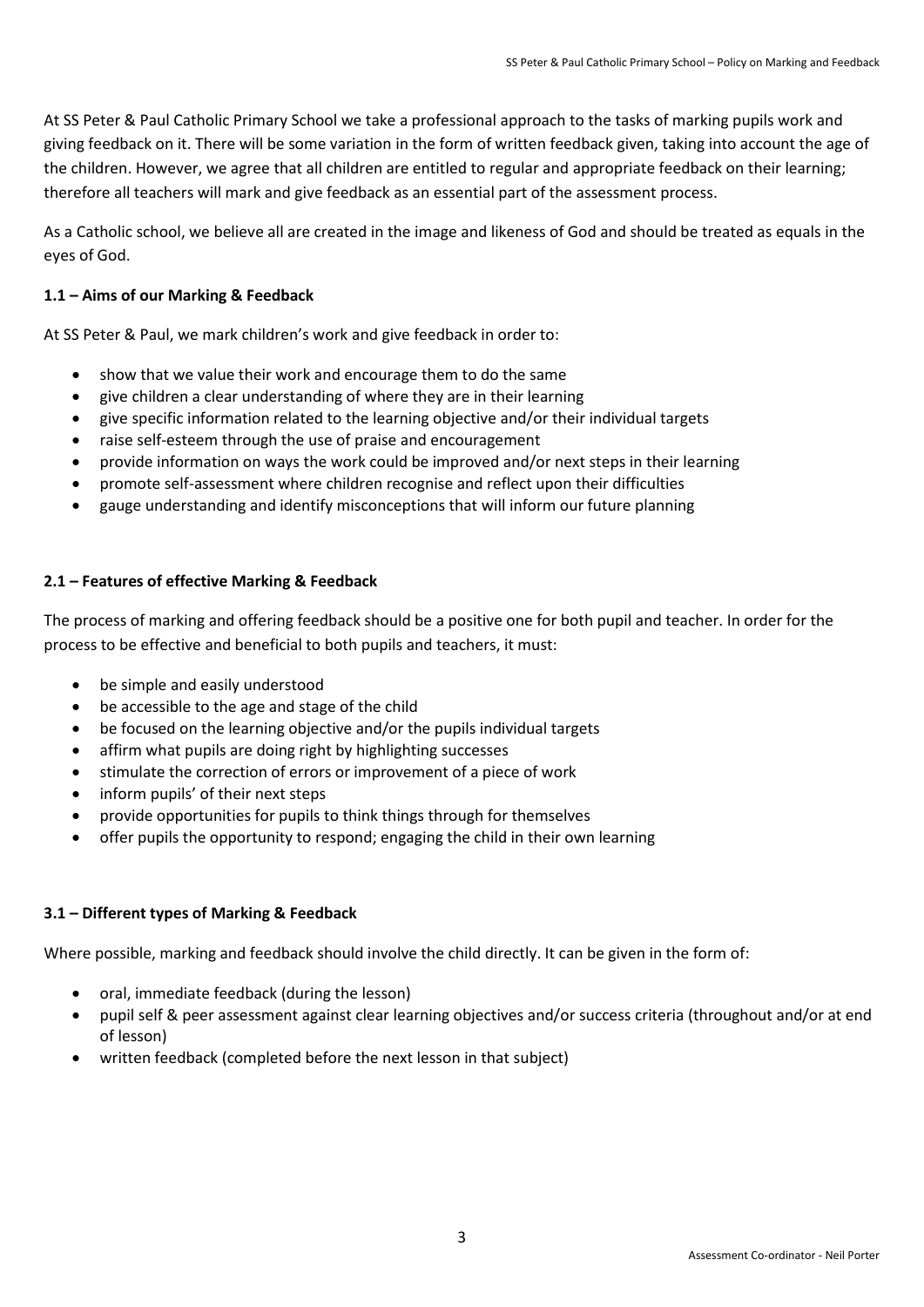#### **3.2 – Oral/Verbal feedback and Discussion**

Pupils have the opportunity to correct any mistakes immediately when oral feedback is given during the lesson. It can also lead to the child being moved onto the next steps of learning if they are successful at the given task. This is an effective use of Assessment for Learning strategies by the teacher and teaching assistant.

Often the best feedback is immediate, through discussion with an individual child, group of children or whole class. Where oral/verbal feedback has taken place the following code should be used as evidence in the child's book:

**V – Verbal Feedback**

#### **3.3 – Self & Peer Assessment for Children**

Self & Peer evaluation are only effective when the child understands what they are evaluating against; i.e. they understand the Learning Objective and Success Criteria (Steps to Success). At SS Peter & Paul we use a **GREEN** pen system for self & peer assessment. Children use **GREEN** pen to:

- self-mark
- peer-mark (This should be initialled by the child to evidence peer assessment has taken place)
- identify an improvement (Editing or correcting their work)
- give feedback or pose questions to a peer

#### **Evidence in books**

Each English & Maths lesson should have a Learning Objective & Steps to Success. At the end of each lesson the children will self or peer assess against the LO & S2S to evaluate how successful they have been in the lesson.

#### **Teacher Assessment**

We expect teachers to complete as much continual teacher assessment and immediate feedback as possible during the lesson to ensure progress, moving the learning forward for as many pupils as possible using highlighters and the following code:

**GREEN** for **GREAT** Highlights the things the children have done particularly well **PINK** for **THINK** Highlights the things the children need to change or improve to be successful

Feedback is most effective when it is completed with the child during the lesson while the learning is taking place. Teachers should complete as much marking and feedback as you can during the lesson, with the children.

#### **Live Marking & Feedback**

At SS Peter & Paul we aim to complete as much immediate marking and give as much immediate feedback as possible to individual pupils within the lesson so that children know how successful they're being and then any errors can be addressed straight away. This will also cut down on the amount of marking that takes place after the lesson, saving teachers time and increasing the effectiveness of the marking and feedback process.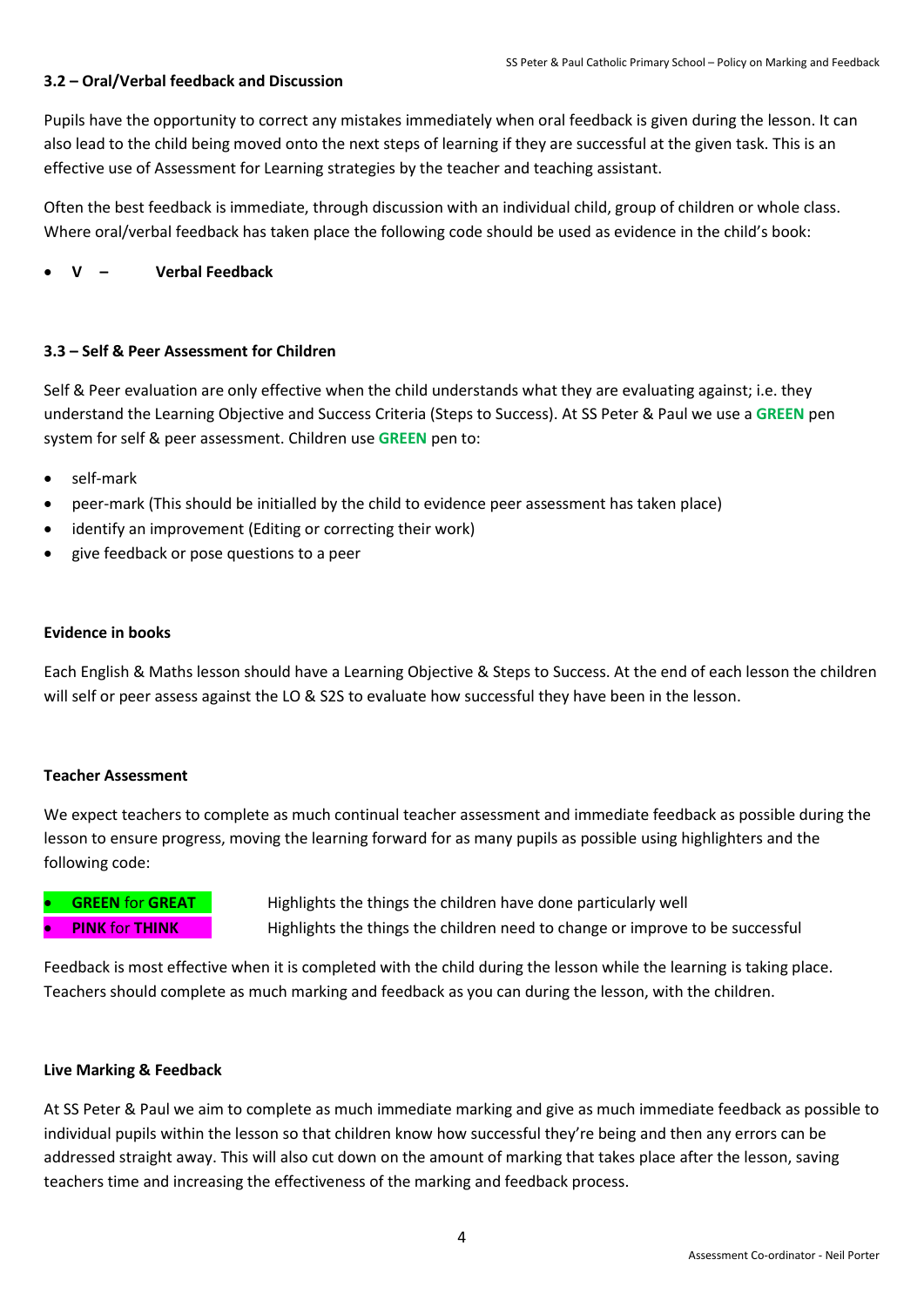#### **3.4 – A simple model for written feedback for Teachers**

It is important that giving feedback is simple, manageable and consistently applied in all classes. What matters is that marking and feedback have a positive impact on learning and the rate of pupil progress. Teachers use **RED** pen.

|                                                 | Use the 'tick' to identify successes in the child's work against the learning objective<br>and shared success criteria. Look for areas where the child has done well.<br>If possible, explain what specifically they have done well. Teachers will always use RED<br>pen for the 'tick'.                                                                                                                                  |
|-------------------------------------------------|---------------------------------------------------------------------------------------------------------------------------------------------------------------------------------------------------------------------------------------------------------------------------------------------------------------------------------------------------------------------------------------------------------------------------|
|                                                 | Use the 'small dot' or 'Pink for Think' to indicate to the child that something is<br>incorrect or wrong. Do not use a cross as this symbol may affect a child's self-esteem if<br>they continually make errors in their work. Teachers will always use RED pen for the<br>'small dot'. Professional judgement must be used when deciding if these errors need to<br>be corrected.                                        |
| <b>GREEN for GREAT</b><br><b>PINK for THINK</b> | Use the 'Green for Great' highlighter to identify what has been successful and the<br>'Pink for Think' highlighter to identify where they've been less successful and give<br>some kind of improvement point. This must require the child to complete something to<br>improve their work rather than 'remember to'. Use 'Close the gap' comments/actions/<br>prompts/ questions. Teachers will always use <b>RED</b> pen. |
| <b>TA</b>                                       | Use the 'TA' symbol to show that the child has not completed the learning<br>independently and has had support from a teacher or teaching assistant. The 'TA'<br>stands for 'Teacher Assisted'. Teachers will always use RED pen for the 'TA' or an<br>appropriate stamp.                                                                                                                                                 |
| <b>Spellings</b>                                | Underline in 'Pink for Think' to show that a word is spelt incorrectly. Staff will use<br>professional judgement to decide how many spelling mistakes to correct in a piece of<br>work but should always correct High Frequency Words. Teachers will always use RED<br>pen for the corrected spelling example and the word should be corrected by the child<br>using GREEN pen.                                           |

#### **4.1 – Feedback as a two-way process**

Children at SS Peter & Paul will respond to their feedback points and, if required, act upon them using the **GREEN** pen. The targeted feedback must require the child to do something to improve their work and time will be allocated accordingly.

#### **5.1 – General Information**

It is important that this marking and feedback policy is applied consistently across the school and across the curriculum to ensure that we give our children every opportunity to make rapid and sustained progress. Evidence must be visible in the children's books which the Senior Leadership Team will be looking for during book scrutiny.

#### **5.2 – Supply Staff**

This marking and feedback policy will be displayed in every classroom and it will be explained to all supply staff when they are working in our school. Should any supply teacher not mark a child's work, staff will simply write **'ST'** at the bottom of the piece of work and inform the Head Teacher or Deputy Head Teacher.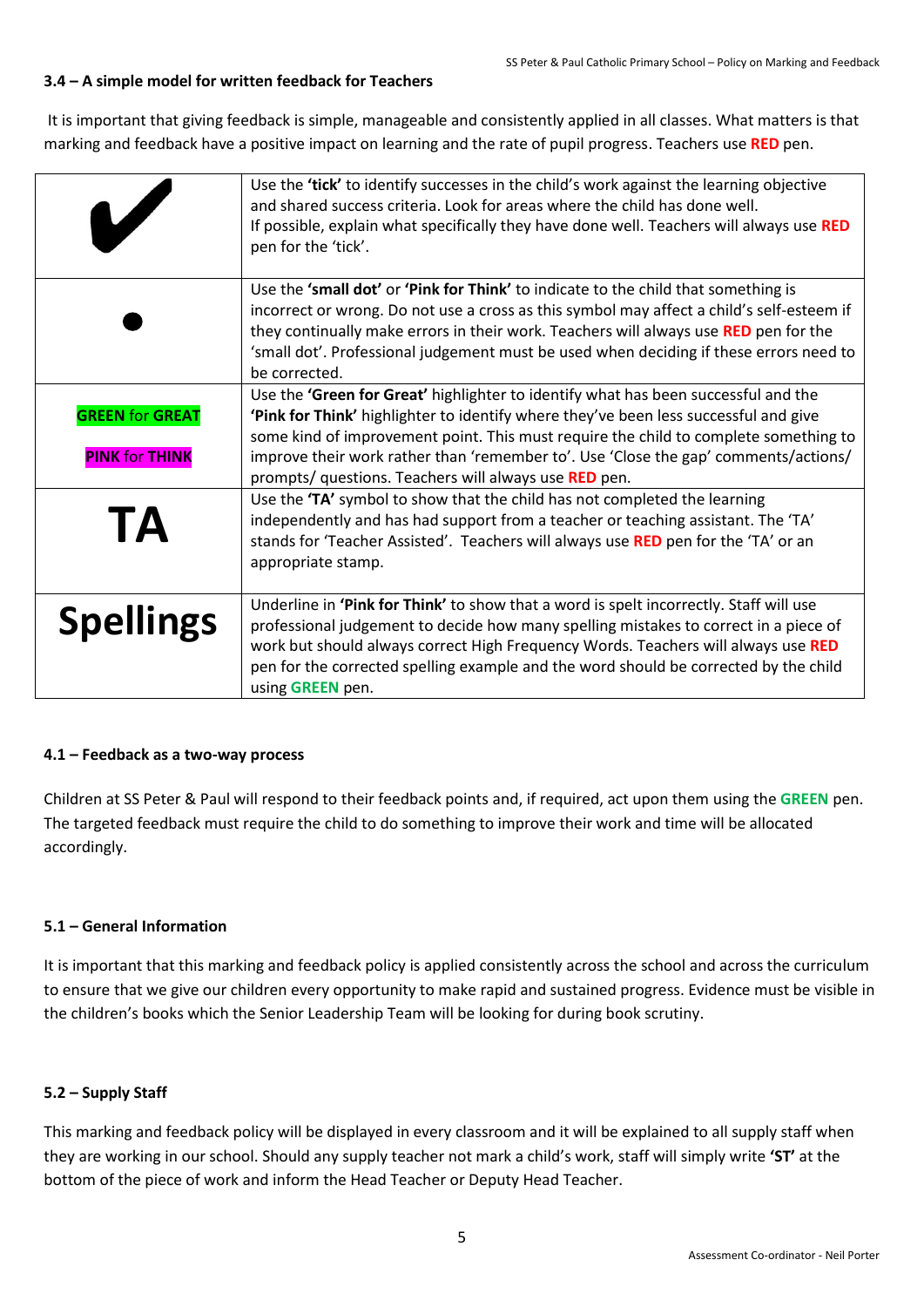## APPENDIX 1

### **Ofsted Criteria for effective Marking & Feedback evidence in books**

|                | All books show;                                                                                                                                   |
|----------------|---------------------------------------------------------------------------------------------------------------------------------------------------|
|                |                                                                                                                                                   |
|                | clear Learning Intentions and appropriate Success Criteria as appropriate;<br>$\bullet$                                                           |
|                | sufficient amount of recording appropriate to the child's age and ability;<br>$\bullet$                                                           |
|                | clear progression in all children's learning; effective models and images in books;<br>$\bullet$                                                  |
|                | clear differentiation including challenge for the more able and scaffolds provided to support less able pupils and EAL pupils;<br>$\bullet$       |
|                | all work has been marked following the school's Marking & Feedback Policy with clear next steps as appropriate;<br>$\bullet$                      |
|                | children respond to marking by making improvements to their work and there may be a dialogue with the teacher and / or self-<br>$\bullet$         |
|                | checking of targets / Remember Points;                                                                                                            |
| Outstanding    | where TAs are involved in marking, this is informative for the child and teacher;<br>$\bullet$                                                    |
|                | evidence that targets are being regularly checked and that pupils are achieving their targets;<br>$\bullet$                                       |
|                | prompts and links to targets often included in the marking;<br>$\bullet$                                                                          |
|                | children's vocabulary is being developed; high expectations in work produced and presentation expected; children have a sense of<br>$\bullet$     |
|                | pride and enjoyment in their work as evidenced by the care they have taken / their own comments.                                                  |
|                | Work in books shows that there is consistently good or outstanding planning and teaching and hence the children are making very good<br>progress. |
|                | OFSTED - 'Marking and dialogue between teachers, other adults and pupils are consistently of a very high quality.'                                |
|                | <b>Books show;</b>                                                                                                                                |
|                | clear Learning Intentions with appropriate Success Criteria as appropriate;<br>$\bullet$                                                          |
|                | sufficient amount of recording appropriate to the child's age and ability;<br>$\bullet$                                                           |
|                | clear progression in children's learning;<br>$\bullet$                                                                                            |
|                | clear differentiation with scaffolds provided to support less able pupils and EAL pupils;<br>$\bullet$                                            |
|                | all work has been marked following the school's Marking & Feedback Policy with clear next steps as appropriate; evidence that pupils<br>$\bullet$ |
| Good           | are achieving their targets;                                                                                                                      |
|                | evidence that targets are being regularly checked and that pupils are achieving their targets;<br>٠                                               |
|                | where TAs are involved in marking, this is informative for the child and teacher;<br>$\bullet$                                                    |
|                | prompts and links to targets may be included in the marking; children's vocabulary is being developed;<br>$\bullet$                               |
|                | high expectations in work produced and presentation expected.<br>$\bullet$                                                                        |
|                | Work in books shows that there is clearly good planning and teaching and hence the children are making good progress.                             |
|                | OFSTED - 'Pupils are provided with detailed feedback, both orally and through marking.'                                                           |
|                | Books are inconsistent but with some books showing;                                                                                               |
|                | clear Learning Intentions with appropriate Success Criteria (Remember Points);<br>$\bullet$                                                       |
|                | sufficient amount of recording appropriate to the child's age and ability;<br>$\bullet$                                                           |
|                | clear progression in children's learning;<br>$\bullet$                                                                                            |
|                | clear differentiation with scaffolds provided to support less able pupils and EAL pupils;<br>$\bullet$                                            |
|                | $\bullet$                                                                                                                                         |
| es Improvement | work has been marked following the school's Marking & Feedback Policy with clear next steps as appropriate;                                       |
|                | evidence that pupils are achieving their targets;<br>$\bullet$                                                                                    |
|                | high expectations in work produced and presentation expected.                                                                                     |
| Requir         | Books require improvement because they are not good overall.                                                                                      |
|                | OFSTED - 'Pupils are informed about their progress and how to improve through marking and dialogue with adults.'                                  |
|                | Books show some or most of the following;                                                                                                         |
|                | unclear Learning Intentions with ineffective Success Criteria (Remember Points);<br>$\bullet$                                                     |
|                | insufficient amounts of recording appropriate to the child's age and ability;<br>$\bullet$                                                        |
|                | unclear progression in children's learning;<br>$\bullet$                                                                                          |
| Inadequate     | unclear differentiation with scaffolds provided to support less able pupils and EAL pupils;<br>$\bullet$                                          |
|                | work has been left unmarked not following the school's Marking & Feedback Policy with no next steps;<br>٠                                         |
|                | insufficient evidence that pupils are achieving curricular targets;<br>$\bullet$                                                                  |
|                | low expectations in work produced and presentation expected.<br>$\bullet$                                                                         |
|                | As a result, children's progress is impeded and they are not able to take pride in their work.                                                    |
|                | OFSTED - 'Assessment takes too little account of the pupils' prior learning or their understanding of tasks and is not used                       |
|                |                                                                                                                                                   |
|                | effectively to help them improve.'                                                                                                                |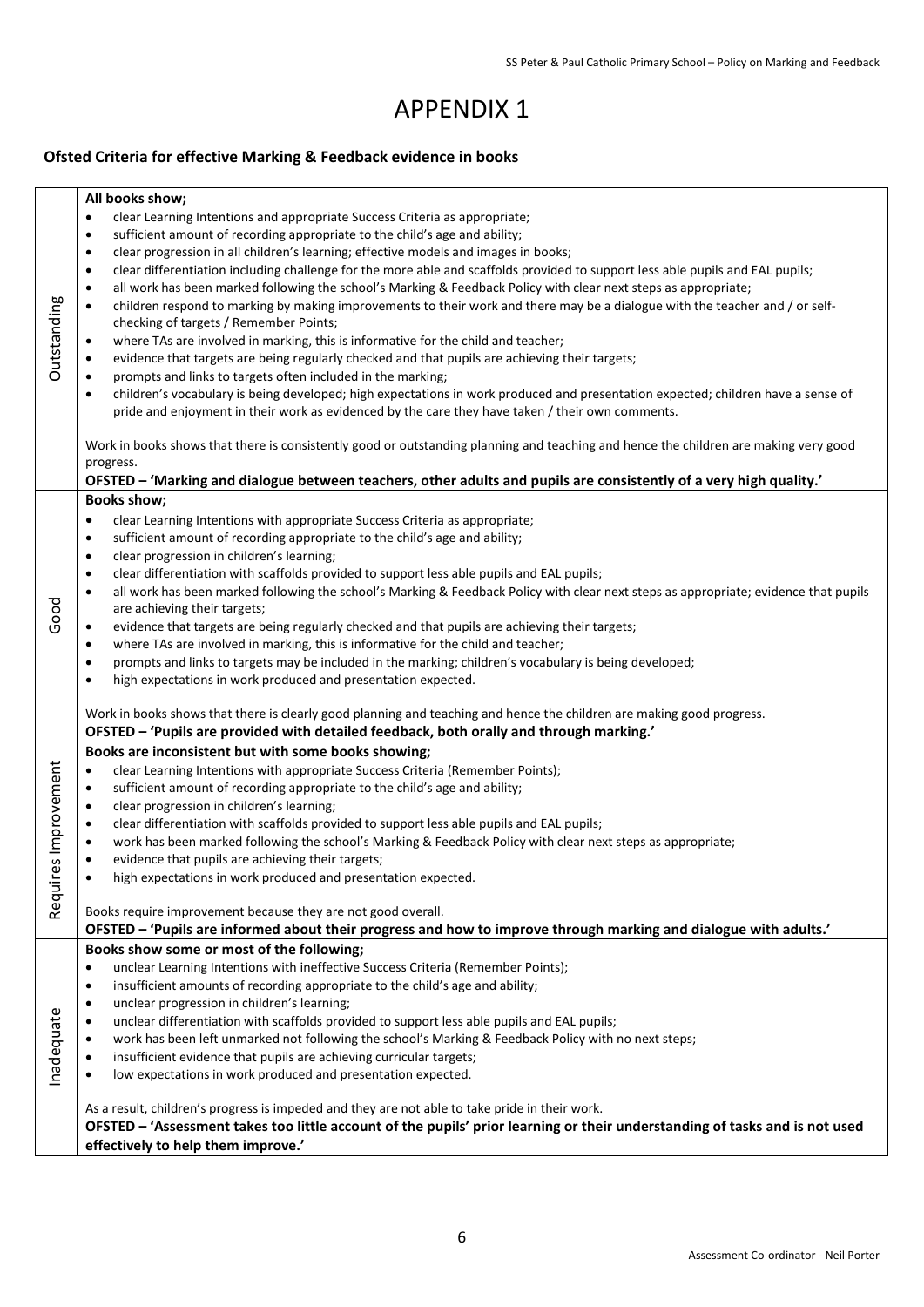## APPENDIX 2

### **Marking & Feedback Code for display**

|                        | Use the 'tick' to identify successes in the child's work          |  |
|------------------------|-------------------------------------------------------------------|--|
|                        | against the learning objective and shared success criteria.       |  |
|                        | Look for areas where the child has done well.                     |  |
|                        | If possible, explain what specifically they have done well.       |  |
|                        | Teachers will always use RED pen for the 'tick'.                  |  |
|                        | Use the 'small dot' or 'Pink for Think' to indicate to the        |  |
|                        | child that something is incorrect or wrong. Do not use a          |  |
|                        | cross as this symbol may affect a child's self-esteem if they     |  |
|                        | continually make errors in their work. Teachers will always       |  |
|                        | use <b>RED</b> pen for the 'small dot'. Professional judgement    |  |
|                        | must be used when deciding if these errors need to be             |  |
|                        | corrected.                                                        |  |
|                        | Use the 'Green for Great' highlighter to identify what has        |  |
| <b>GREEN for GREAT</b> | been successful and the 'Pink for Think' highlighter to           |  |
|                        | identify where they've been less successful and give some         |  |
| <b>PINK for THINK</b>  | kind of improvement point. This must require the child to         |  |
|                        | complete something to improve their work rather than              |  |
|                        | 'remember to'. Use 'Close the gap' comments/actions/              |  |
|                        | prompts/ questions. Teachers will always use <b>RED</b> pen.      |  |
|                        | Use the 'TA' symbol to show that the child has not                |  |
|                        | completed the learning independently and has had support          |  |
|                        | from a teacher or teaching assistant. The 'TA' stands for         |  |
|                        | 'Teacher Assisted'. Teachers will always use RED pen for          |  |
|                        | the 'TA' or an appropriate stamp.                                 |  |
|                        | Underline in 'Pink for Think' to show that a word is spelt        |  |
|                        | incorrectly. Staff will use professional judgement to decide      |  |
| <b>Spellings</b>       | how many spelling mistakes to correct in a piece of work          |  |
|                        | but should always correct High Frequency Words. Teachers          |  |
|                        | will always use <b>RED</b> pen for the corrected spelling example |  |
|                        | and the word should be corrected by the child using <b>GREEN</b>  |  |
|                        | pen.                                                              |  |